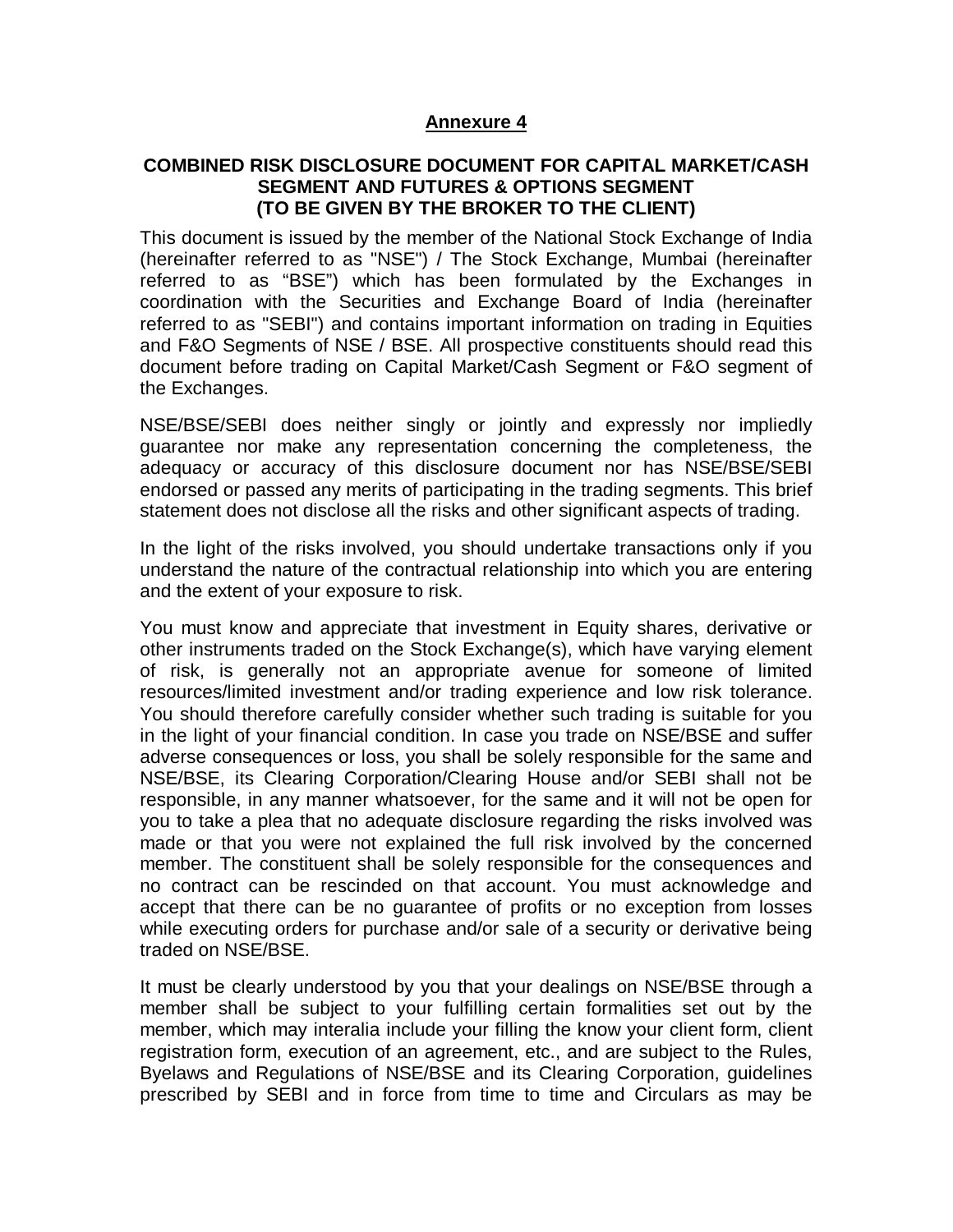issued by NSE/BSE or its Clearing Corporation/Clearing House and in force from time to time.

NSE/BSE does not provide or purport to provide any advice and shall not be liable to any person who enters into any business relationship with any trading member and/or sub-broker of NSE/BSE and/or any third party based on any information contained in this document. Any information contained in this document must not be construed as business advice/investment advice. No consideration to trade should be made without thoroughly understanding and reviewing the risks involved in such trading. If you are unsure, you must seek professional advice on the same.

In considering whether to trade or authorize someone to trade for you, you should be aware of or must get acquainted with the following:-

# **1. BASIC RISKS INVOVLED IN TRADING ON THE STOCK EXCHANGE (EQUITY AND OTHER INSTRUMENTS)**

# **1.1 Risk of Higher Volatility:**

Volatility refers to the dynamic changes in price that securities undergo when trading activity continues on the Stock Exchange. Generally, higher the volatility of a security/contract, greater is its price swings. There may be normally greater volatility in thinly traded securities/contracts than in active securities/contracts. As a result of volatility, your order may only be partially executed or not executed at all, or the price at which your order got executed may be substantially different from the last traded price or change substantially thereafter, resulting in notional or real losses.

# **1.2 Risk of Lower Liquidity:**

Liquidity refers to the ability of market participants to buy and/or sell securities / contracts expeditiously at a competitive price and with minimal price difference. Generally, it is assumed that more the numbers of orders available in a market, greater is the liquidity. Liquidity is important because with greater liquidity, it is easier for investors to buy and/or sell securities / contracts swiftly and with minimal price difference, and as a result, investors are more likely to pay or receive a competitive price for securities / contracts purchased or sold. There may be a risk of lower liquidity in some securities / contracts as compared to active securities / contracts. As a result, your order may only be partially executed, or may be executed with relatively greater price difference or may not be executed at all.

**1.2.1** Buying/selling without intention of giving and/or taking delivery of a security, as part of a day trading strategy, may also result into losses, because in such a situation, stocks may have to be sold/purchased at a low/high prices, compared to the expected price levels, so as not to have any obligation to deliver/receive a security.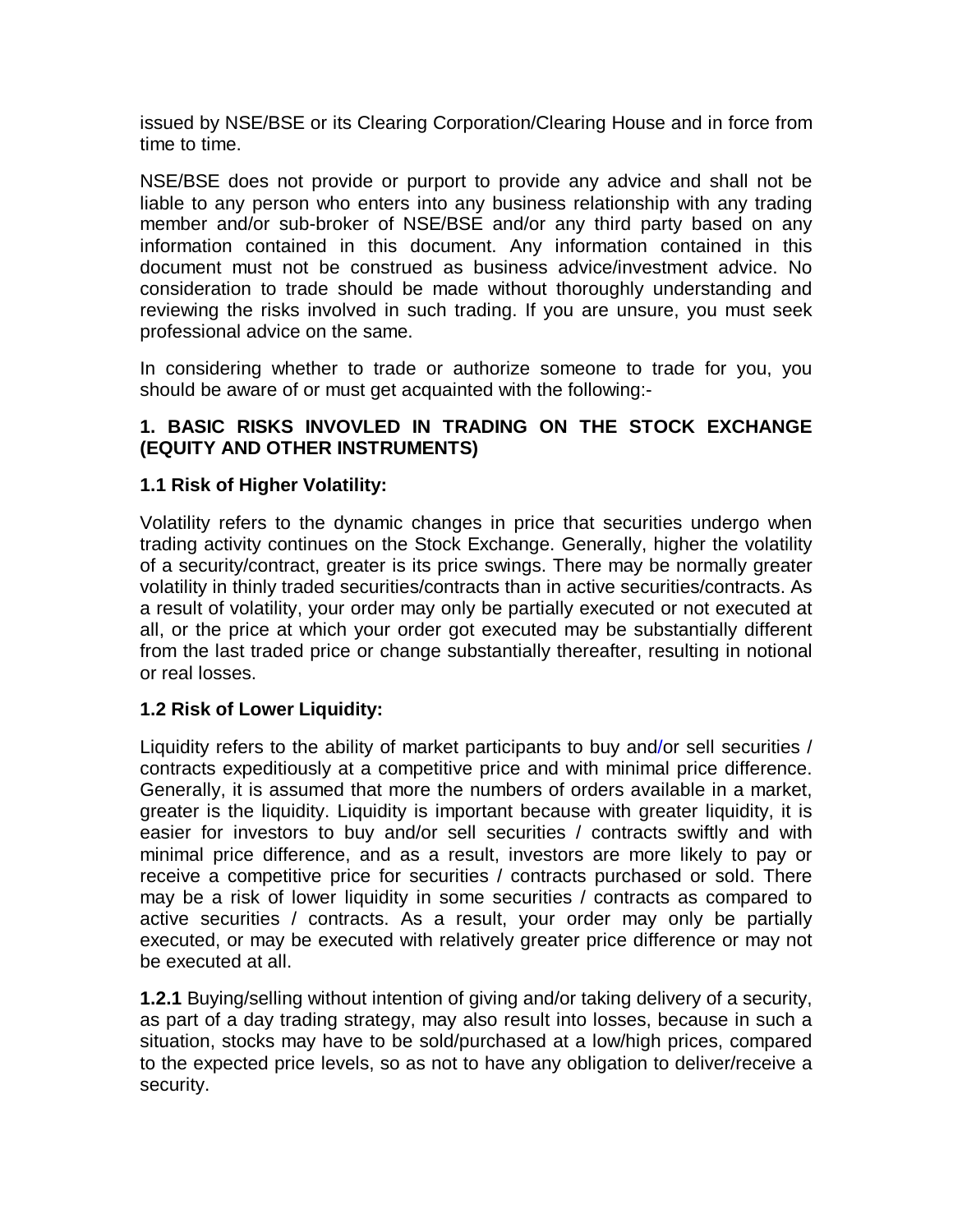#### **1.3 Risk of Wider Spreads:**

Spread refers to the difference in best buy price and best sell price. It represents the differential between the price of buying a security and immediately selling it or vice versa. Lower liquidity and higher volatility may result in wider than normal spreads for less liquid or illiquid securities / contracts. This in turn will hamper better price formation.

#### **1.4 Risk-reducing orders:**

Most Exchanges have a facility for investors to place "limit orders", "stop loss orders" etc". The placing of such orders (e.g., "stop loss" orders, or "limit" orders) which are intended to limit losses to certain amounts may not be effective many a time because rapid movement in market conditions may make it impossible to execute such orders.

**1.4.1** A "market" order will be executed promptly, subject to availability of orders on opposite side, without regard to price and that, while the customer may receive a prompt execution of a "market" order, the execution may be at available prices of outstanding orders, which satisfy the order quantity, on price time priority. It may be understood that these prices may be significantly different from the last traded price or the best price in that security.

**1.4.2** A "limit" order will be executed only at the "limit" price specified for the order or a better price. However, while the customer receives price protection, there is a possibility that the order may not be executed at all.

**1.4.3** A stop loss order is generally placed "away" from the current price of a stock / contract, and such order gets activated if and when the stock / contract reaches, or trades through, the stop price. Sell stop orders are entered ordinarily below the current price, and buy stop orders are entered ordinarily above the current price. When the stock reaches the pre-determined price, or trades through such price, the stop loss order converts to a market/limit order and is executed at the limit or better. There is no assurance therefore that the limit order will be executable since a stock / contract might penetrate the pre-determined price, in which case, the risk of such order not getting executed arises, just as with a regular limit order.

# **1.5 Risk of News Announcements:**

Issuers make news announcements that may impact the price of the securities / contracts. These announcements may occur during trading, and when combined with lower liquidity and higher volatility, may suddenly cause an unexpected positive or negative movement in the price of the security / contract.

#### **1.6 Risk of Rumours:**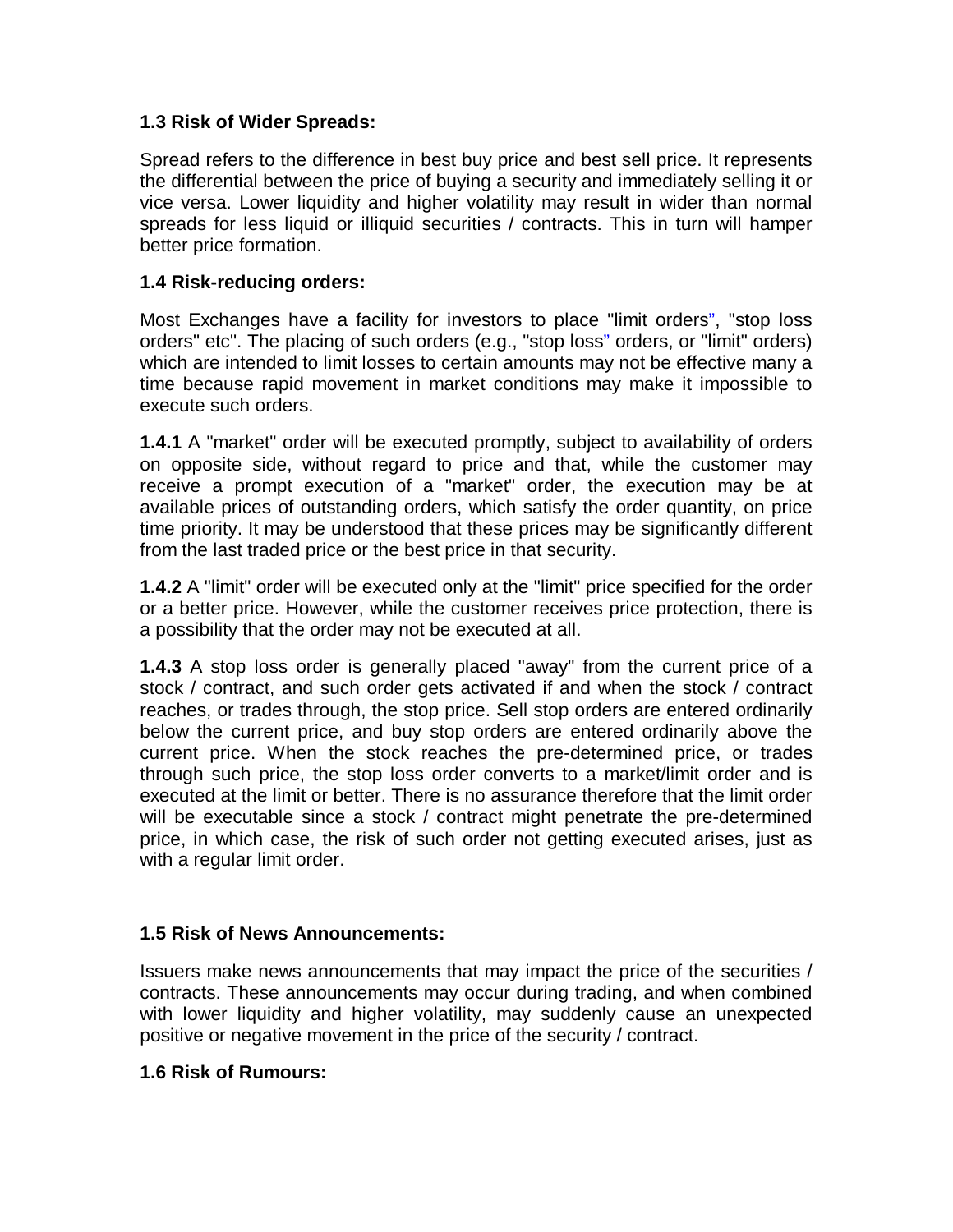Rumours about companies at times float in the market through word of mouth, newspapers, websites or news agencies, etc. The investors should be wary of and should desist from acting on rumours.

# **1.7 System Risk:**

High volume trading will frequently occur at the market opening and before market close. Such high volumes may also occur at any point in the day. These may cause delays in order execution or confirmation.

**1.7.1** During periods of volatility, on account of market participants continuously modifying their order quantity or prices or placing fresh orders, there may be delays in order execution and its confirmations.

**1.7.2** Under certain market conditions, it may be difficult or impossible to liquidate a position in the market at a reasonable price or at all, when there are no outstanding orders either on the buy side or the sell side, or if trading is halted in a security due to any action on account of unusual trading activity or stock hitting circuit filters or for any other reason.

# **1.8 System/Network Congestion:**

Trading on NSE/BSE is in electronic mode, based on satellite/leased line based communications, combination of technologies and computer systems to place and route orders. Thus, there exists a possibility of communication failure or system problems or slow or delayed response from system or trading halt, or any such other problem/glitch whereby not being able to establish access to the trading system/network, which may be beyond the control of and may result in delay in processing or not processing buy or sell orders either in part or in full. You are cautioned to note that although these problems may be temporary in nature, but when you have outstanding open positions or unexecuted orders, these represent a risk because of your obligations to settle all executed transactions.

2. As far as Futures and Options segment is concerned, please note and get yourself acquainted with the following additional features:-

# **2.1 Effect of "Leverage" or "Gearing"**

The amount of margin is small relative to the value of the derivatives contract so the transactions are 'leveraged' or 'geared'.

Derivatives trading, which is conducted with a relatively small amount of margin, provides the possibility of great profit or loss in comparison with the principal investment amount. But transactions in derivatives carry a high degree of risk.

You should therefore completely understand the following statements before actually trading in derivatives trading and also trade with caution while taking into account one's circumstances, financial resources, etc. If the prices move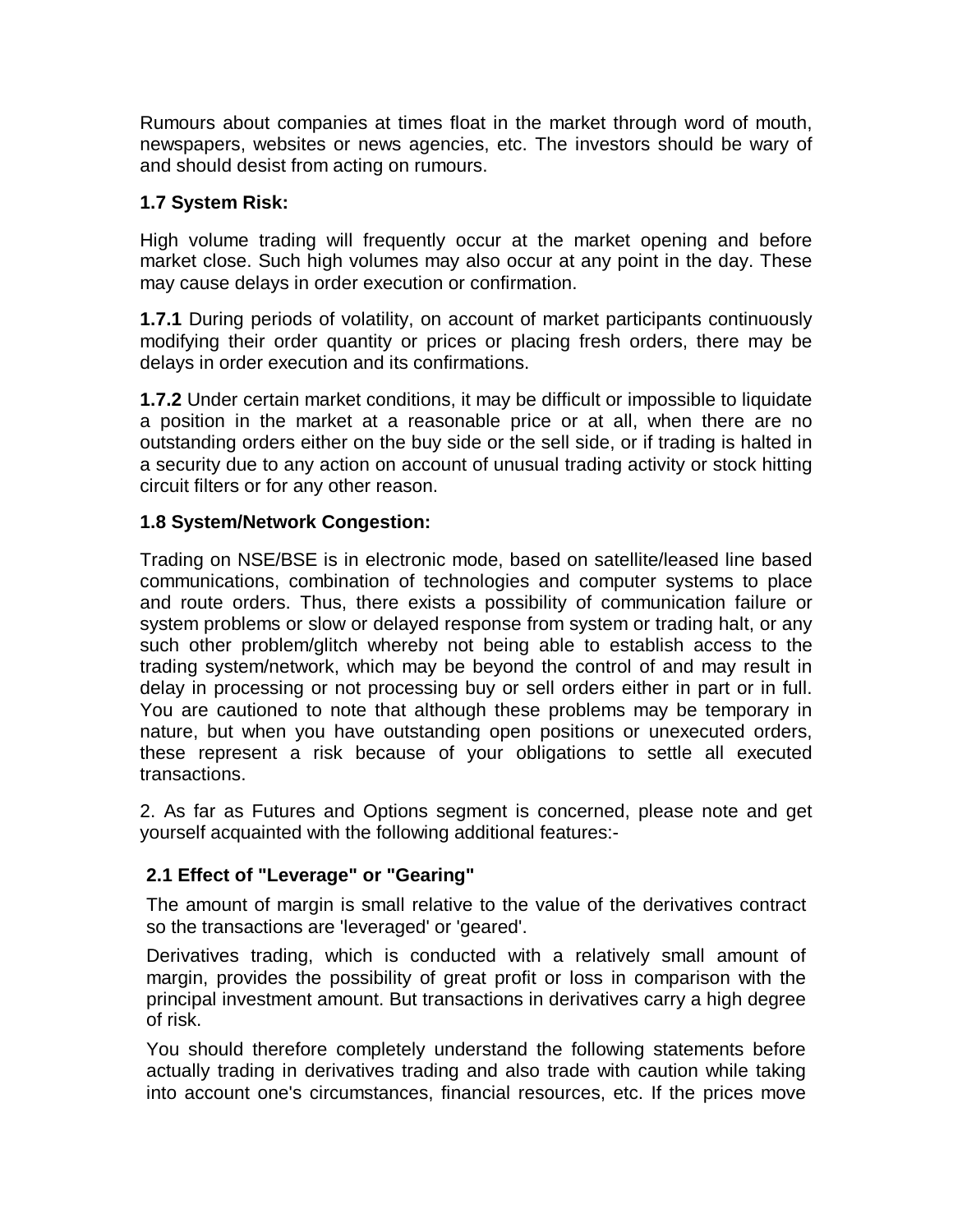against you, you may lose a part of or whole margin equivalent to the principal investment amount in a relatively short period of time. Moreover, the loss may exceed the original margin amount.

- A. Futures trading involves daily settlement of all positions. Every day the open positions are marked to market based on the closing level of the index. If the index has moved against you, you will be required to deposit the amount of loss (notional) resulting from such movement. This margin will have to be paid within a stipulated time frame, generally before commencement of trading next day.
- B. If you fail to deposit the additional margin by the deadline or if an outstanding debt occurs in your account, the broker/member may liquidate a part of or the whole position or substitute securities. In this case, you will be liable for any losses incurred due to such close-outs.
- C. Under certain market conditions, an investor may find it difficult or impossible to execute transactions. For example, this situation can occur due to factors such as illiquidity i.e. when there are insufficient bids or offers or suspension of trading due to price limit or circuit breakers etc.
- D. In order to maintain market stability, the following steps may be adopted: changes in the margin rate, increases in the cash margin rate or others. These new measures may also be applied to the existing open interests. In such conditions, you will be required to put up additional margins or reduce your positions.
- E. You must ask your broker to provide the full details of the derivatives contracts you plan to trade i.e. the contract specifications and the associated obligations.

# **2.2. Risk of Option holders**

- 1. An option holder runs the risk of losing the entire amount paid for the option in a relatively short period of time. This risk reflects the nature of an option as a wasting asset which becomes worthless when it expires. An option holder who neither sells his option in the secondary market nor exercises it prior to its expiration will necessarily lose his entire investment in the option. If the price of the underlying does not change in the anticipated direction before the option expires to an extent sufficient to cover the cost of the option, the investor may lose all or a significant part of his investment in the option.
- 2. The Exchange may impose exercise restrictions and have absolute authority to restrict the exercise of options at certain times in specified circumstances.

# **2.3 Risks of Option Writers**

- 1. If the price movement of the underlying is not in the anticipated direction, the option writer runs the risks of losing substantial amount.
- 2. The risk of being an option writer may be reduced by the purchase of other options on the same underlying interest and thereby assuming a spread position or by acquiring other types of hedging positions in the options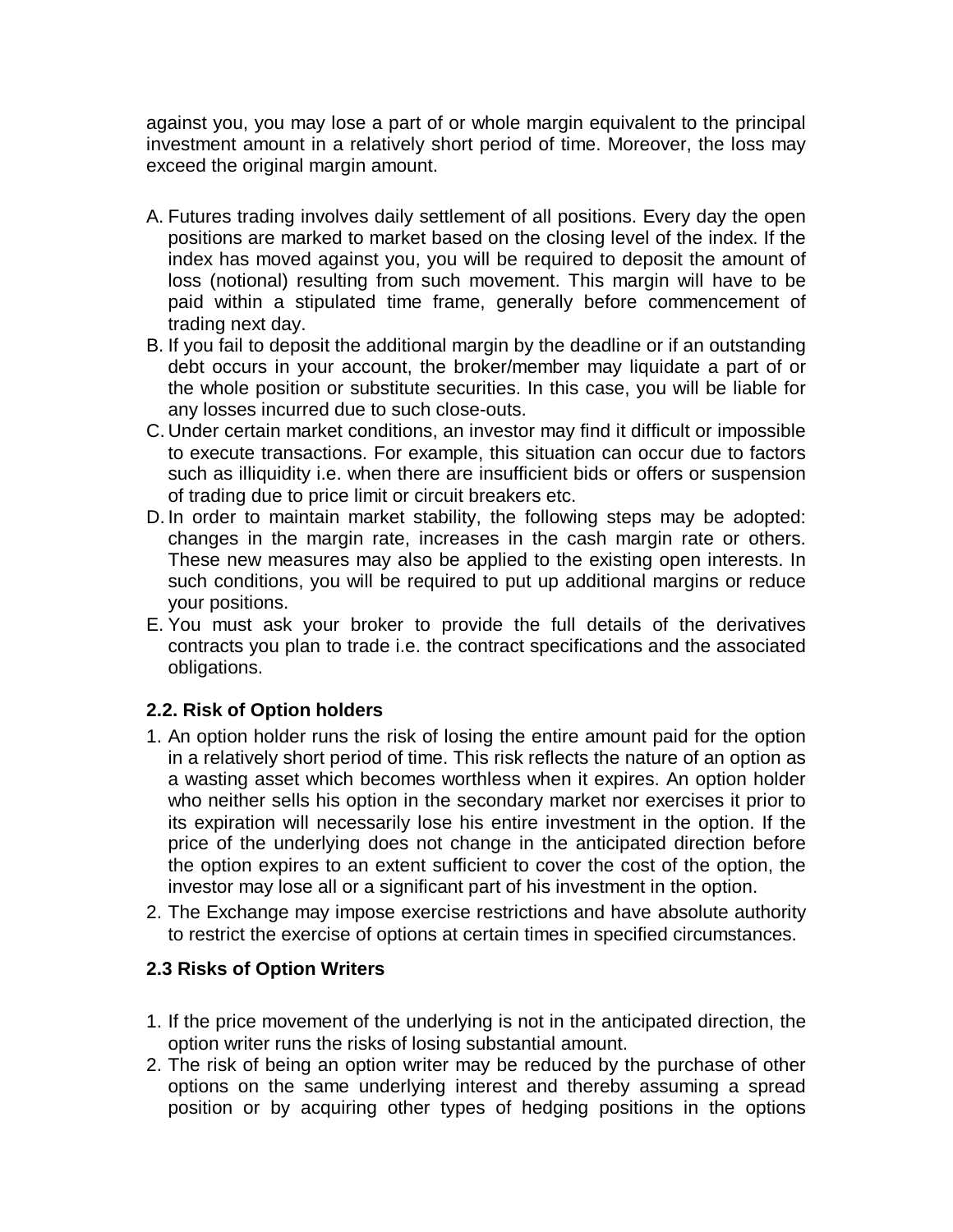markets or other markets. However, even where the writer has assumed a spread or other hedging position, the risks may still be significant. A spread position is not necessarily less risky than a simple 'long' or 'short' position.

3. Transactions that involve buying and writing multiple options in combination, or buying or writing options in combination with buying or selling short the underlying interests, present additional risks to investors. Combination transactions, such as option spreads, are more complex than buying or writing a single option. And it should be further noted that, as in any area of investing, a complexity not well understood is, in itself, a risk factor. While this is not to suggest that combination strategies should not be considered, it is advisable, as is the case with all investments in options, to consult with someone who is experienced and knowledgeable with respect to the risks and potential rewards of combination transactions under various market circumstances.

# **3. GENERAL**

#### **3.1 Commission and other charges**

Before you begin to trade, you should obtain a clear explanation of all commission, fees and other charges for which you will be liable. These charges will affect your net profit (if any) or increase your loss.

#### **3.2 Deposited cash and property**

You should familiarise yourself with the protections accorded to the money or other property you deposit particularly in the event of a firm insolvency or bankruptcy. The extent to which you may recover your money or property may be governed by specific legislation or local rules. In some jurisdictions, property which has been specifically identifiable as your own will be pro-rated in the same manner as cash for purposes of distribution in the event of a shortfall. In case of any dispute with the member, the same shall be subject to arbitration as per the byelaws/regulations of the Exchange.

**3.3** For rights and obligations of the clients, please refer to Annexure-1 enclosed with this document.

**3.4** The term 'constituent' shall mean and include a client, a customer or an investor, who deals with a member for the purpose of acquiring and/or selling of securities through the mechanism provided by NSE/BSE.

**3.5** The term 'member' shall mean and include a trading member, a broker or a stock broker, who has been admitted as such by NSE/BSE and who holds a registration certificate as a stock broker from SEBI.

I hereby acknowledge that I have received and understood this risk disclosure statement and Annexure-1 containing my rights and obligations.

Customer Signature (If Partner, Corporate, or other Signatory, then attest with company seal.)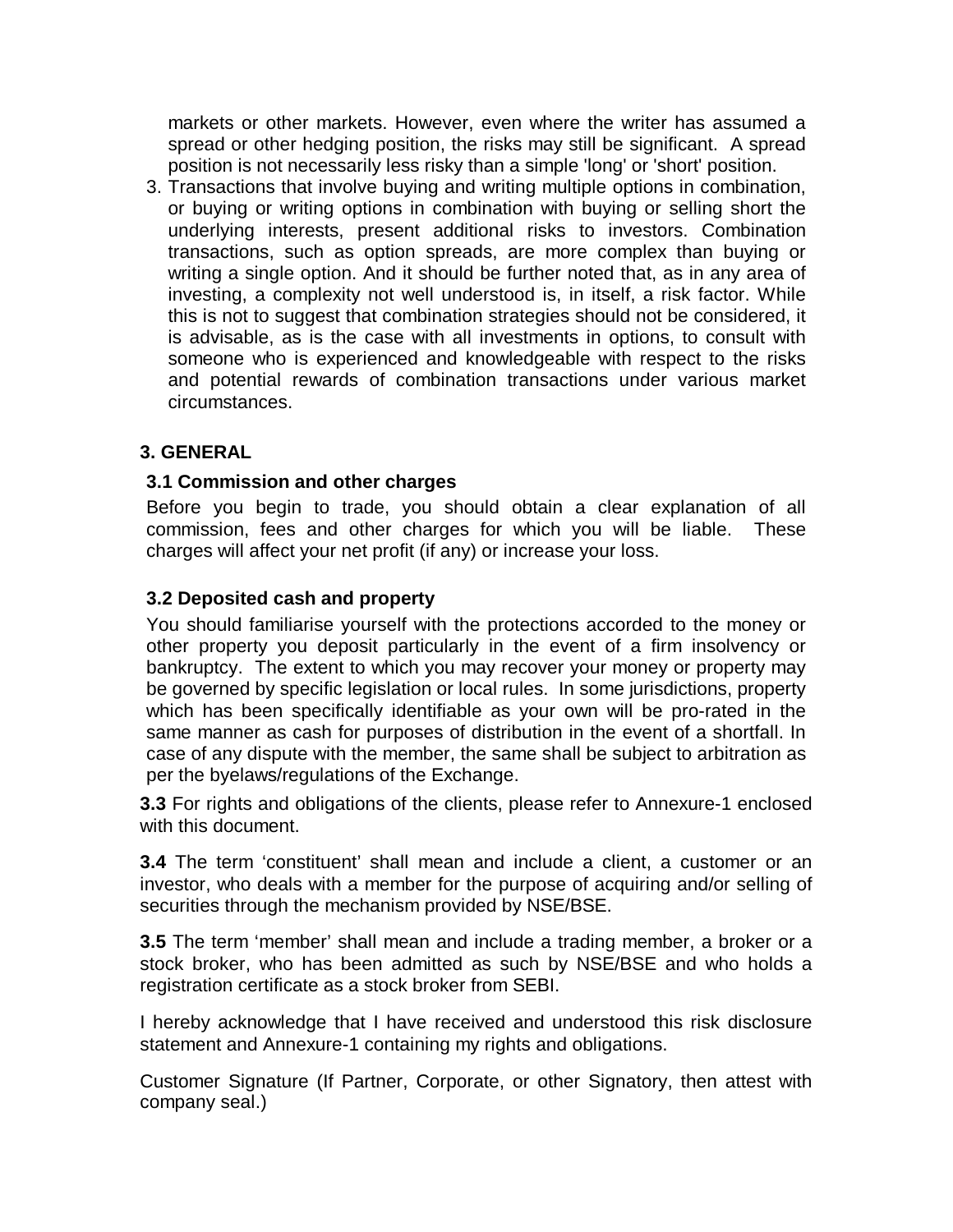DD MMM YYYY

#### **ANNEXURE-1**

#### **INVESTORS' RIGHTS AND OBLIGATIONS:**

**1.1** You should familiarise yourself with the protection accorded to the money or other property you may deposit with your member, particularly in the event of a default in the stock market or the broking firm's insolvency or bankruptcy.

**1.1.1** Please ensure that you have a documentary proof of your having made deposit of such money or property with the member, stating towards which account such money or property deposited.

**1.1.2** Further, it may be noted that the extent to which you may recover such money or property may be governed by the Bye-laws and Regulations of NSE/BSE and the scheme of the Investors' Protection Fund in force from time to time.

**1.1.3** Any dispute with the member with respect to deposits, margin money, etc., and producing an appropriate proof thereof, shall be subject to arbitration as per the Rules, Byelaws/Regulations of NSE/BSE or its Clearing Corporation / Clearing House.

**1.2** Before you begin to trade, you should obtain a clear idea from your member of all brokerage, commissions, fees and other charges which will be levied on you for trading. These charges will affect your net cash inflow or outflow.

**1.3** You should exercise due diligence and comply with the following requirements of the NSE/BSE and/or SEBI:

**1.3.1** Please deal only with and through SEBI registered members of the Stock Exchange and are enabled to trade on the Exchange. All SEBI registered members are given a registration no., which may be verified from SEBI. The details of all members of NSE/BSE and whether they are enabled to trade may be verified from NSE/BSE website (www.nseindia.com / www.bseindia.com).

**1.3.2** Demand any such information, details and documents from the member, for the purpose of verification, as you may find it necessary to satisfy yourself about his credentials.

**1.3.3** Furnish all such details in full as are required by the member as required in "Know Your Client" form, which may also include details of PAN or Passport or Driving Licence or Voters Id, or Ration Card, bank account and depository account, or any such details made mandatory by SEBI/NSE at any time, as is available with the investor.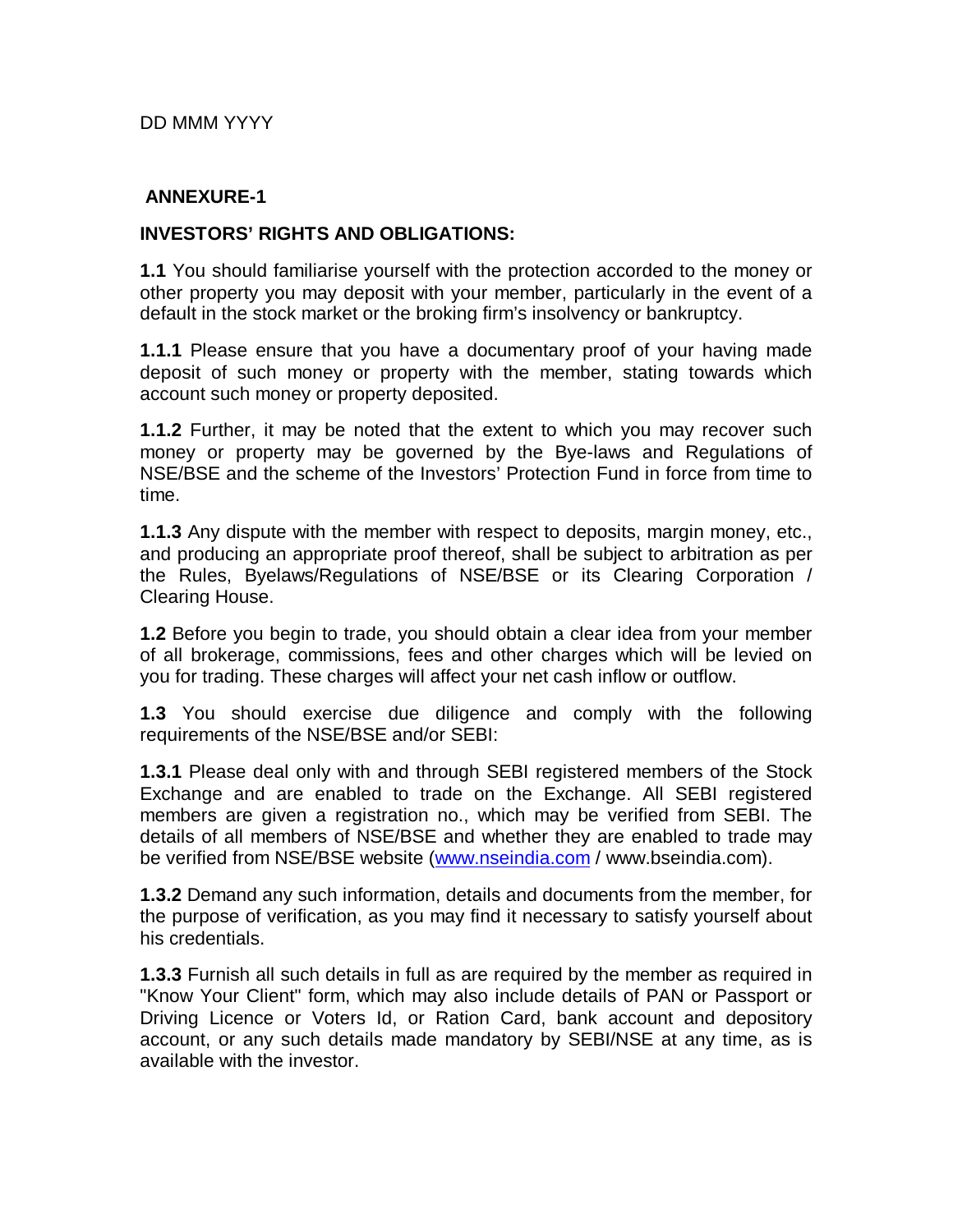**1.3.4** Execute a broker-client agreement in the form prescribed by SEBI and/or the Relevant Authority of NSE or its Clearing Corporation / Clearing House from time to time, because this may be useful as a proof of your dealing arrangements with the member.

**1.3.5** Give any order for buy or sell of a security in writing or in such form or manner, as may be mutually agreed. Giving instructions in writing ensures that you have proof of your intent, in case of disputes with the member.

**1.3.6** Ensure that a contract note is issued to you by the member which contains minute records of every transaction. Verify that the contract note contains details of order no., trade number, trade time, trade price, trade quantity, name of security, client code allotted to you and showing the brokerage separately. Contract notes are required to be given/sent by the member to the investors latest on the next working day of the trade. Contract note can be issued by the member either in electronic form using digital signature as required, or in hard copy. In case you do not receive a contract note on the next working day or at a mutually agreed time, please get in touch with the Investors Grievance Cell of NSE/BSE, without delaying.

**1.3.7** Facility of Trade Verification is available on NSE/BSE website (www.nseindia.com / www.bseindia.com), where details of trade as mentioned in the contract note may be verified from the trade date upto five trading days. Where trade details on the website, do not tally with the details mentioned in the contract note, immediately get in touch with the Investors Grievance Cell of NSE/BSE.

**1.3.8** Ensure that payment/delivery of securities against settlement is given to the concerned member within one working day prior to the date of pay-in announced by NSE/BSE or it's Clearing Corporation / Clearing House. Payments should be made only by account payee cheque in favour of the firm/company of the trading member and a receipt or acknowledgement towards what such payment is made be obtained from the member. Delivery of securities is made to the pool account of the member rather than to the beneficiary account of the member.

**1.3.9** In case pay-out of money and/or securities is not received on the next working day after date of pay-out announced by NSE/BSE or its Clearing Corporation / Clearing House, please follow-up with the concerned member for its release. In case pay-out is not released as above from the member within five working days, ensure that you lodge a complaint immediately with the Investors' Grievance Cell of NSE/BSE.

**1.3.10** Every member is required to send a complete 'Statement of Accounts', for both funds and securities settlement to each of its constituents, at such periodicity as may be prescribed by time to time. You should report errors, if any, in the Statement immediately, but not later than 30 calendar days of receipt thereof, to the member. In case the error is not rectified or there is a dispute, ensure that you refer such matter to the Investors Grievance Cell of NSE/BSE, without delaying.